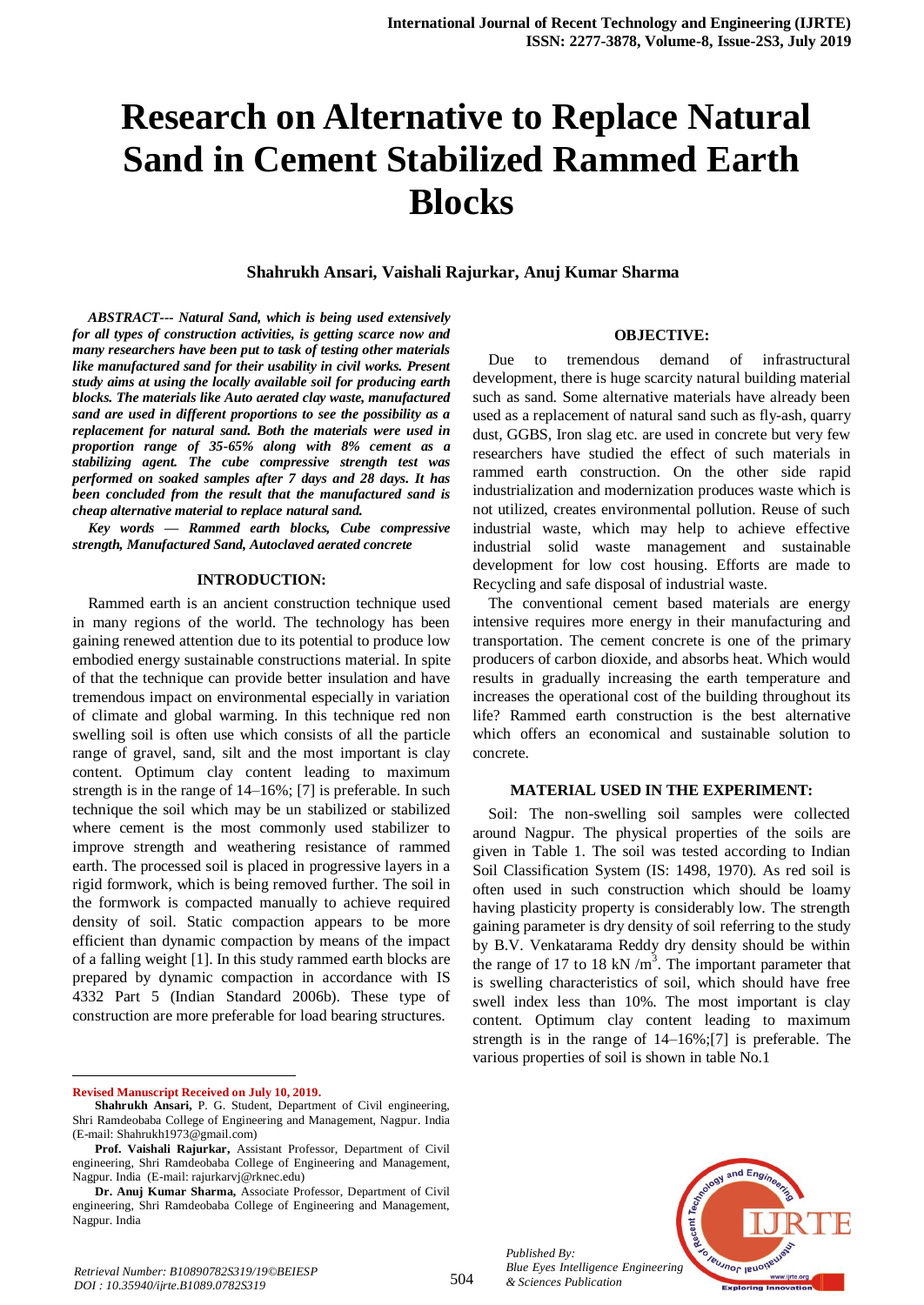## **RESEARCH ON ALTERNATIVE TO REPLACE NATURAL SAND IN CEMENT STABILIZED RAMMED EARTH BLOCKS**

| Color | Specific<br>Gravity | Plasticity<br>properties | I.S. | Gradatio<br>n | (OMC) | Shear<br>Strength |
|-------|---------------------|--------------------------|------|---------------|-------|-------------------|
| Red   |                     | $WL = 34%$               |      | Sand          | 15.   | $C=26$            |
|       |                     |                          |      | 15.25 %       | 4     | $kN/m^2$          |
| Soil  | 2.24                | $W_p = 29.13$            | ML   | Silt<br>$-72$ | %     |                   |
|       |                     | $\%$                     |      | $\%$          |       | $14^{\circ}$      |
|       |                     | $I_{p} = 5.87\%$         |      | Clay-         |       |                   |
|       |                     |                          |      | 14.75 %       |       |                   |

**Table1. Properties of red soil**

AAC waste: Autoclaved aerated concrete (AAC) is a lightweight cellular concrete that has been used for more than 80 years. Where large quantity of waste is generated in manufacturing process, which is not being utilized, efforts are made to utilize it in concrete to replace natural sand to improve the thermal properties of the concrete. The aim utilized such waste in place of sand and to improve the thermal performance of earth blocks, AAC waste is obtained from Harmony AAC Buttibori near Nagpur. Currently, no good recycling options for AAC waste exist, therefore it is manually crushed and sieve through 4.75mm and retained on 75 micron IS sieve. The specific gravity is found to be 1.87.The dry sieve analysis of crushed waste is made which is found as well graded gradation shown in figure No. 1.

M sand: Manufactured sand is an alternative for river sand. Due to fast growing construction industry, the demand for sand has increased tremendously, causing deficiency of suitable river sand. Since manufactured sand can be crushed from hard granite rocks, it can be readily available at the nearby place, reducing the cost of transportation from far-off river sand bed. Another reason for use of M-Sand is its cost which is ranges from Rs.10 - 15 per cubic feet and river sand price ranges from Rs. 40 - 50 per cubic feet in Nagpur city. M sand is obtained from Nagpur which density is found to be 2.45 and dry sieve analysis and its gradation is shown in figure 2.



**Figure1. Gradation of crushed AAC wastes** 



**Figure2. Gradation of M sand**

# **EXPERIMENTAL PROGRAM:**

In the present study locally available red soil selected was air dried, pulverized and sieved through 4.75mm sieve. The soil is mixed in various combinations with AAC waste and M sand which replace the natural sand as shown in table No.2

| <b>Sample</b> | Red Soil $(\%)$ M sand $(\%)$ Stabilizer |    |             |
|---------------|------------------------------------------|----|-------------|
| $M-1$         | 65                                       | 35 | Cement      |
| $M-2$         | 55                                       | 45 | 8% of total |
| $M-3$         | 50                                       | 50 | weight      |
| $M-4$         | 45                                       | 55 |             |
| $M-5$         | 40                                       |    |             |

|       | Sample   Red Soil (%) | <b>AAC</b> Waste<br>$(\%)$ | <b>Stabilizer</b> |
|-------|-----------------------|----------------------------|-------------------|
| $A-1$ | 65                    | 35                         |                   |
| $A-2$ | 55                    | 45                         | Cement            |
| $A-3$ | 50                    | 50                         | 8% of total       |
| $A-4$ | 45                    | 55                         | weight            |
| $A-5$ | 40                    | 60                         |                   |

#### **Table2. Various mix proportion of sample with soil**

The waste which is passed through 4.75mm and retained on 75 micron sieve, and washed before use, where the stabilizer such as cement is 8% shows better results;[7].After the dry mixing of these materials potable water was added slowly as per the optimum moisture content calculated from standard proctor test, the cubes are made by dynamic compaction to achieve required density. After removing the blocks from mould it is cured in wet burlap for 7 and 28 days. Cured samples are immersed in fresh water for 24 hrs and surface dry before testing. The wet cube compressive strength of cubes is carried out in compression testing machine.

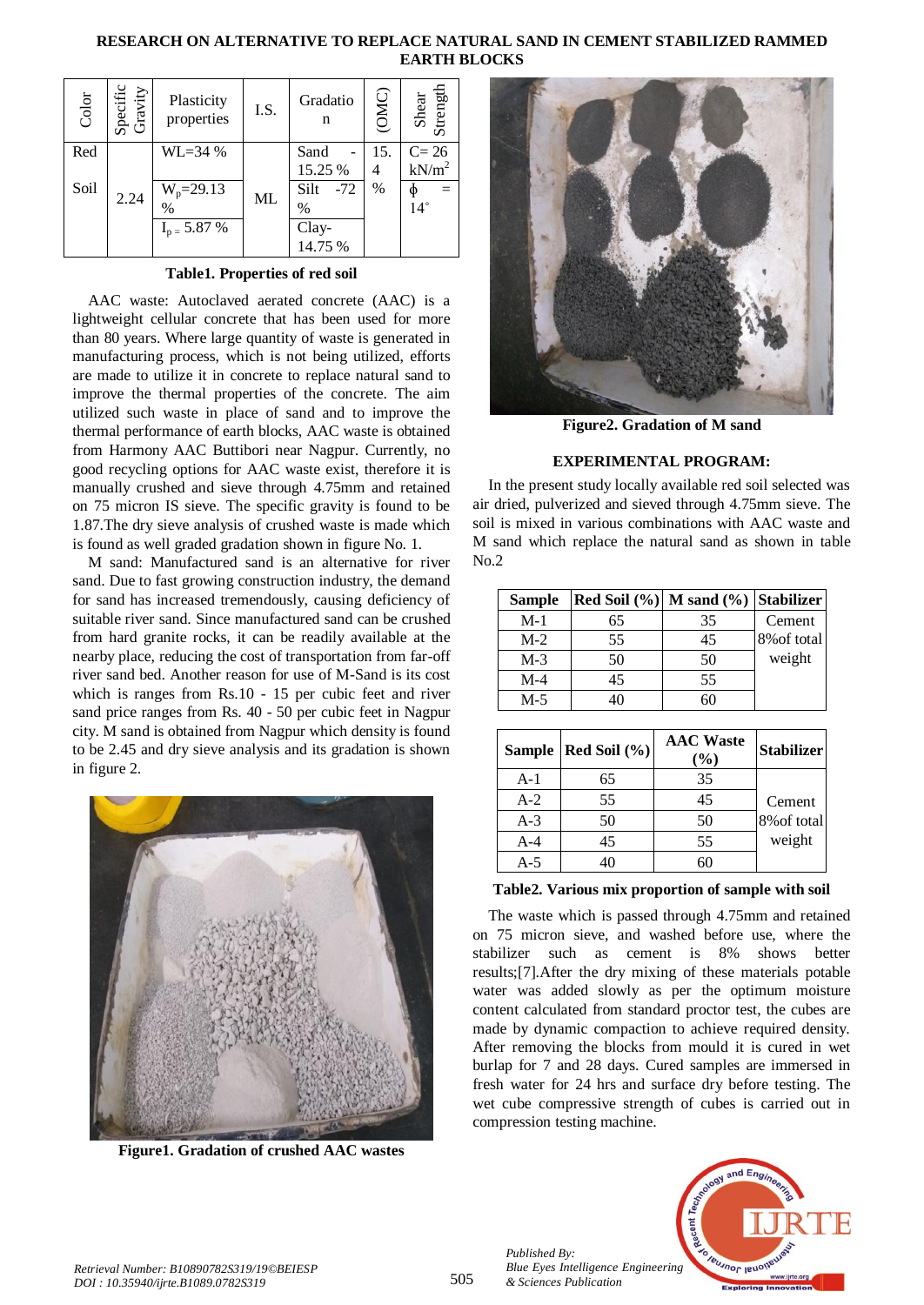#### **RESULT AND DISCUSSION**

AAC waste is an autoclaved aerated light weight material which density and specific gravity is low due to which in all the combinations of this with soil, dry density of mix is reduces with increasing the percentage of AAC waste. The dry density of AAC waste based blocks is 14.95 to 15.25  $kN/m<sup>3</sup>$ . Whereas in the blocks of M sand based blocks dry density is 15 to 20% more than of AAC based blocks in all the combinations and 30 to 45 % increase in strength than AAC based blocks. The density and specific gravity of M sand is just equal to natural sand and dry density of blocks is found to be 17.17-17.42  $kN/m<sup>3</sup>$ , which is quite closure to the recommended values. As per the previous literature dry density greatly affect the strength characteristics of rammed earth blocks , the dry density of such blocks should be 17 to 18 kN /m<sup>3</sup>,The dry density and wet cube compressive strength is shown in table No.3. As the dry density increases the strength increases.

| Table3. Dry density and Wet strength of samples |  |
|-------------------------------------------------|--|
|-------------------------------------------------|--|

| <b>AAC BLOCK</b> |          | M SAND      |              |  |
|------------------|----------|-------------|--------------|--|
| Dry density      | Wet      | Dry density | Wet Strength |  |
| $(kN/m^3)$       | Strength | $(kN/m^3)$  | (MPa)        |  |
|                  | (MPa)    |             |              |  |
| 15.21            | 1.99     | 17.15       | 2.39         |  |
| 14.99            | 2.07     | 17.17       | 2.71         |  |
| 14.85            | 2.19     | 17.18       | 3.17         |  |
| 14.61            | 2.22     | 17.24       | 4.01         |  |
| 14.63            | 2.37     | 17.27       | 3.43         |  |

In all the combinations of AAC waste wet strength is less as compared to M sand due to its density as mention above. Increase in M sand increases its density and therefore its cube compressive strength. In all the combinations of mix, strength in M sand is increases to 20 % to 40 % more than AAC waste as shown in figure 3. In the samples of M sand cube compressive strength increases with increase in percentage of sand, the maximum strength is found at 55 % sand and 45% soil. Stress strain curve of M sand is shown in figure 4.

Further increasing in sand reduces the strength and it is found that mix is become more heterogeneous reduces the bonding between the material. It is also observed that there is increase in strength with curing period around 60 to 70% increase in strength is observed after 28 days, maximum strength is achieved after 28 days as shown in figure 5.



**Figure 3.Wet cube compressive strength Comparison of M sand and AAC waste**



**Figure4. Stress strain curve of M sand cube**



*Published By:*

*& Sciences Publication*